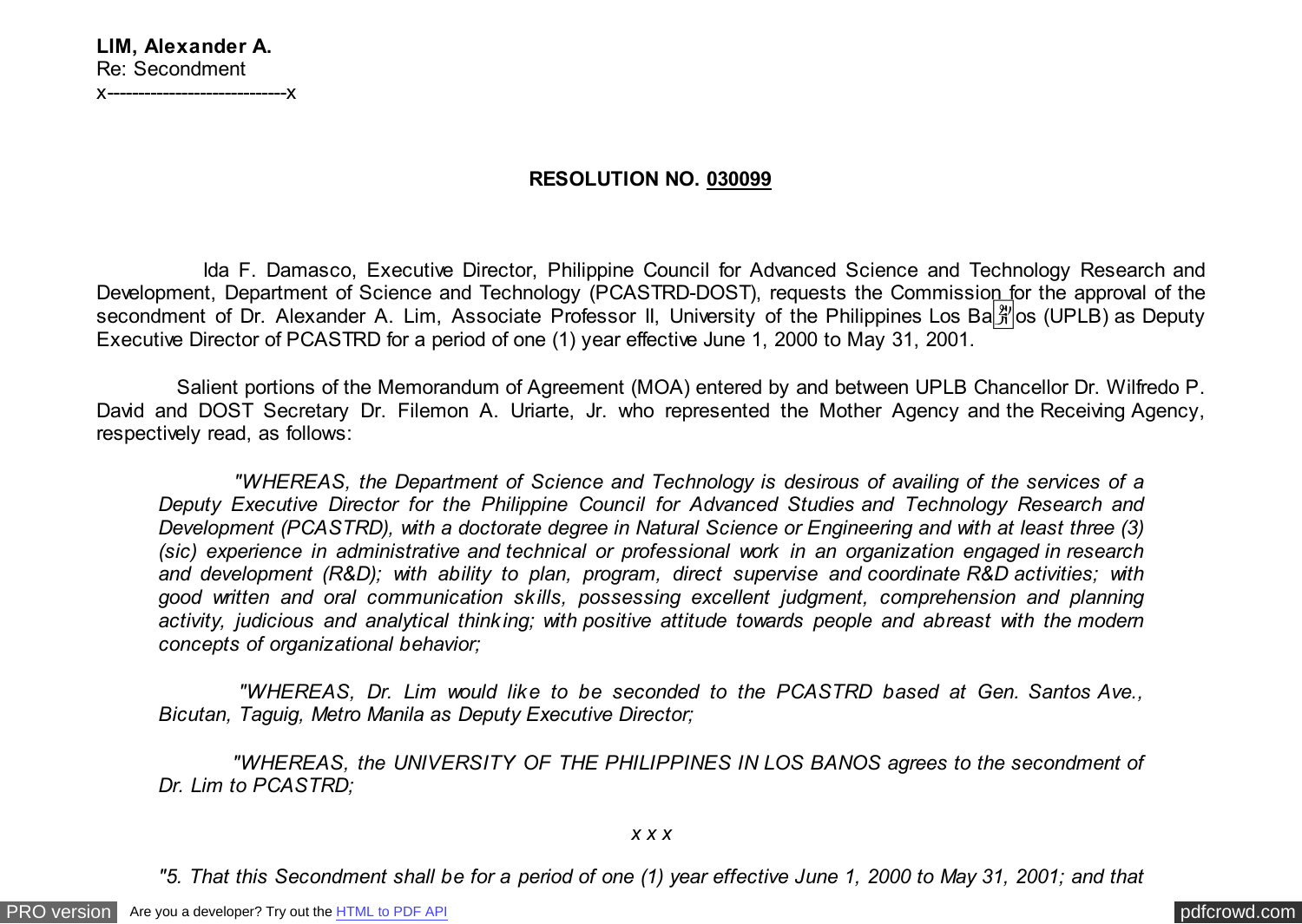*any modification on the period shall be by mutual consent of the parties;*

*"6. That the item of the Seconded Employee as Associate Professor II in the Mother Agency shall not be filled up while he is on secondment in the Receiving Agency;*

*"7. That after his secondment to the Receiving Agency is terminated, the Seconded Employee shall immediately be reinstated as Associate Professor II in the Mother Agency;*

*x x x"*

 Records show that Lim was appointed as Associate Professor II under permanent status at the UPLB in 1995. He served as such until May 4, 1999 when he was issued an appointment by then President Joseph Estrada as Deputy Executive Director at the PCASTRD-DOST. Subsequently, on May 17, 1999, he took his oath of office.

 Thus, the Commission notes that at the time the MOA was entered into by and between the contracting parties on June 1, 2000, Lim was already issued an appointment at the PCASTRD-DOST. This fact notwithstanding, the contracting parties still stipulated, *inter alia,* in the MOA as follows:

*"6. That the item of the Seconded Employee as Associate Professor II in the Mother Agency shall not be filled up while he is on secondment in the Receiving Agency;*

*"7. That after his secondment to the Receiving Agency is terminated, the Seconded Employee shall immediately be reinstated as Associate Professor II in the Mother Agency;"*

 The above proviso in the MOA may have been agreed upon by the contracting parties in view of the definition of secondment under **Section 6(c), Rule III of CSC Memorandum Circular No. 40, s. 1998, as amended by CSC Memorandum Circular No. 15, s. 1999** which reads, as follows:

 *"c. Secondment – movement of an employee from one department or agency to another which is temporary in nature and which may or may not require the issuance of an appointment which may either involve increase in compensation and benefits."*

 As can be gleaned from the aforequoted provision, a secondment may or may not involve the issuance of an appointment. In the instant case, the fact that Lim was already appointed to the PCASTRD as its Deputy Executive Director before his secondment thereat in the same capacity, does not affect the validity of such secondment. This finds support from the aforecited provision and from the clear intention of the contracting parties that upon termination of the secondment, Lim shall be immediately reinstated to his position of Associate Professor II at the UPLB.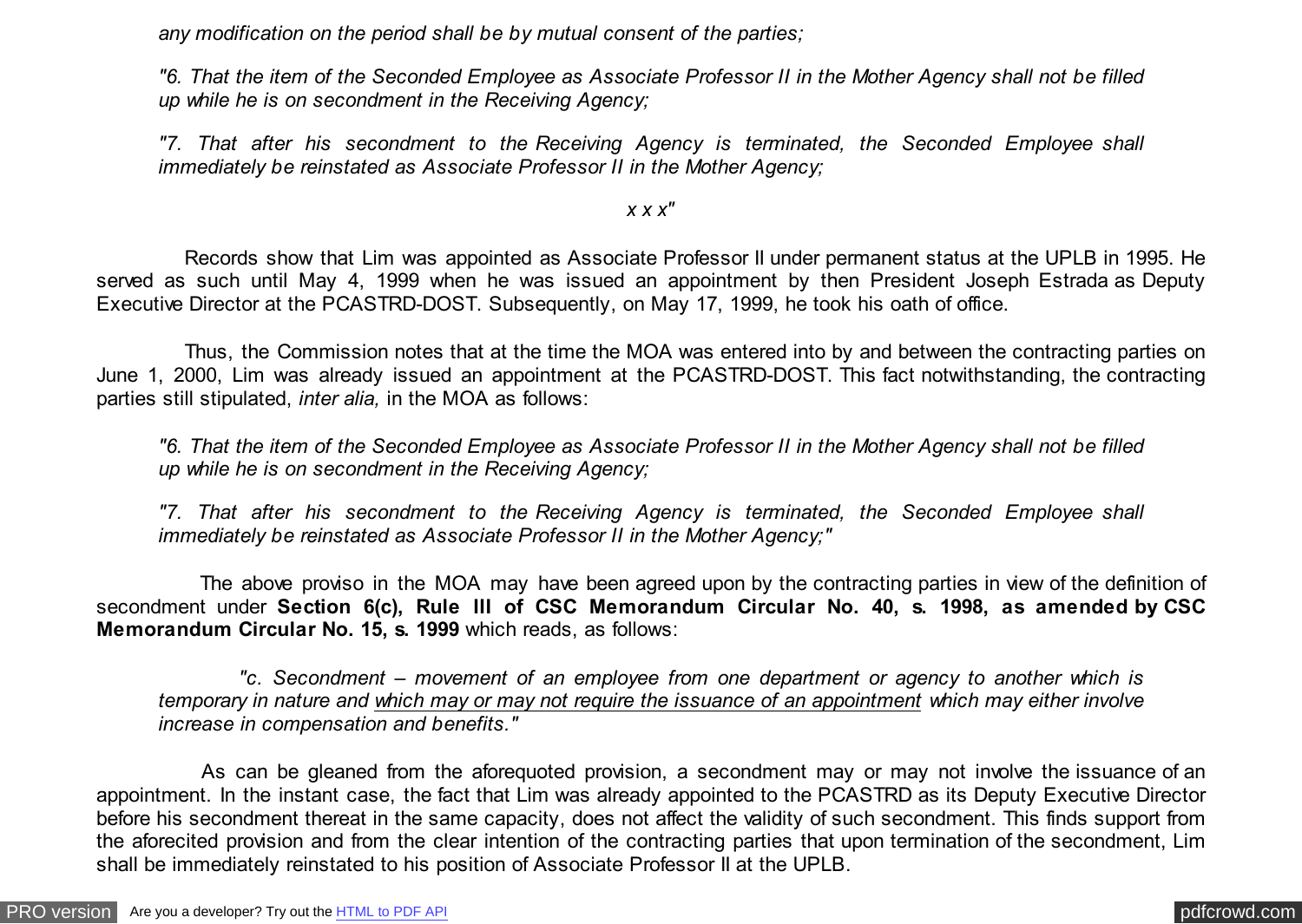Finally, the Commission has likewise noted that the MOA was not submitted to the Commission within the 30-day reglementary period provided under **Section 6 (iv) (1), CSC Memorandum Circular No. 15, s. 1999** which reads, as follows:

*"(iv) Approval of the secondment shall be subject to the following conditions:*

 *`1. A Memorandum of Agreement or Contract for Secondment between the Mother and Receiving Agency and concurred in by the employee shall be submitted to the CSC within 30 days from signing of the contract.'* (Emphasis ours)

*x x x"*

 Be that as it may, the Commission is inclined to approve the same. The Commission in **CSC Resolution No. 01- 1145 dated July 9, 2001 re: CARLOS, Clarita**, ruled in this wise:

 *"xxx. The Commission takes note of the belated submission of the same. Thus, it should be disapproved. Nonetheless, in the interest of justice, the request is hereby given due course."*

 **WHEREFORE,** the secondment of Dr. Alexander A. Lim to the Philippine Council for Advanced Science and Technology Research and Development, Department of Science and Technology as Deputy Executive Director thereof for a period of one (1) year effective June 1, 2000 to May 31, 2001 is hereby **APPROVED.**

Quezon City, JAN 21 2003

(Original Signed) **KARINA CONSTANTINO-DAVID** Chairman

(Original Signed) **JOSE F. ERESTAIN, JR.** Commissioner

[PRO version](http://pdfcrowd.com/customize/) Are you a developer? Try out th[e HTML to PDF API](http://pdfcrowd.com/html-to-pdf-api/?ref=pdf) provided and the example of the HTML to PDF API [pdfcrowd.com](http://pdfcrowd.com)